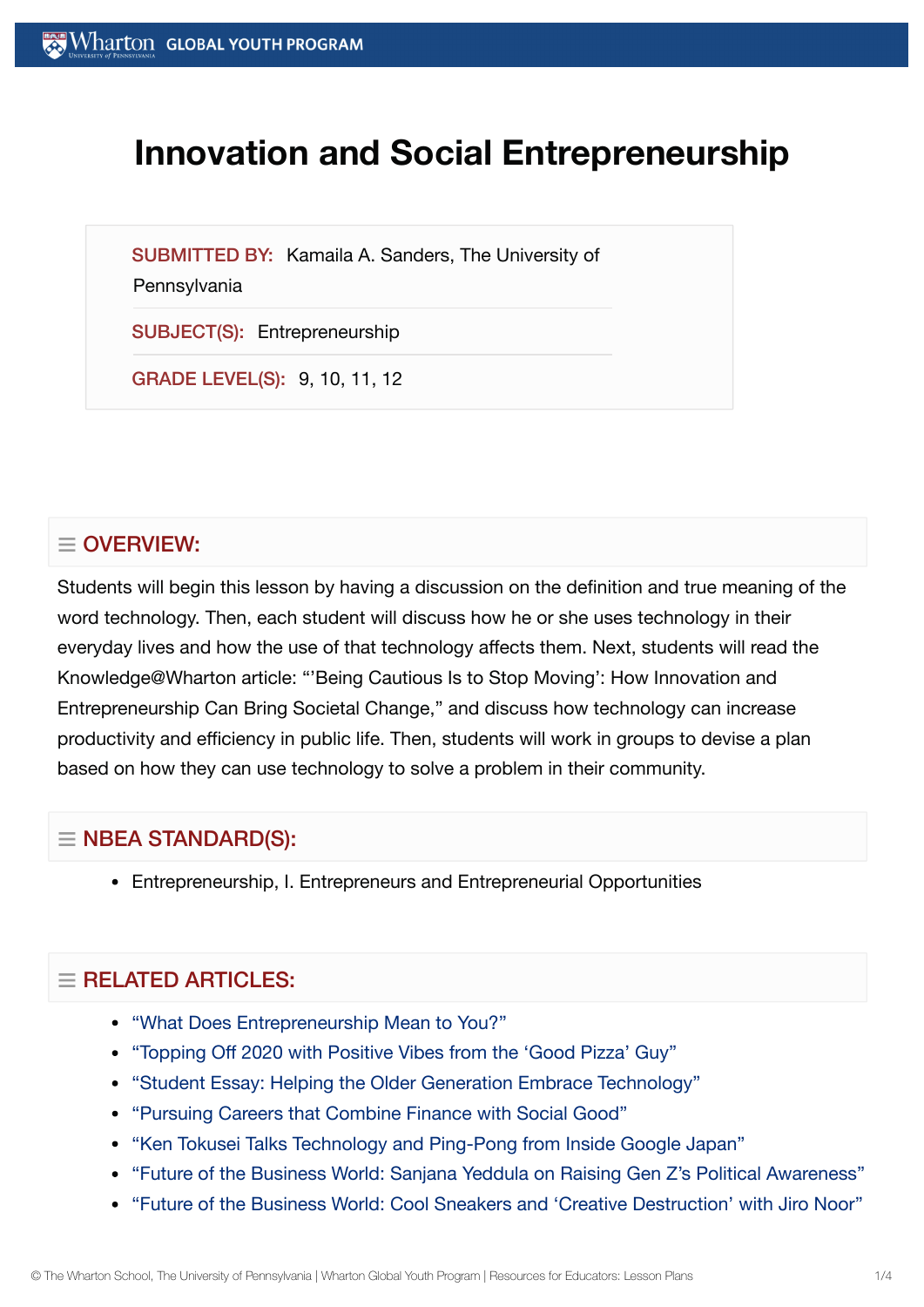### $\mathbb{R}$  Wharton Global Youth Program

- "Future of the [Business World:](https://globalyouth.wharton.upenn.edu/articles/girl-scout-advocates-entrepreneurial-mindset-education-reform/) A Girl Scout Advocates for Redefining Success"
- "Former Olympian Benjamin Lewis Is [Revolutionizing](https://globalyouth.wharton.upenn.edu/articles/former-olympian-benjamin-lewis-revolutionizes-animal-testing/) Animal Testing"
- ["Entrepreneur](https://globalyouth.wharton.upenn.edu/articles/jack-abraham-innovation-rises-ruin/) Jack Abraham on How Innovation Rises from Ruin"
- "Dear Mark Zuckerberg: [Thoughts from](https://globalyouth.wharton.upenn.edu/articles/dear-mark-zuckerberg-heres-gen-zs-perspective-on-the-future-of-technology/) Gen Z on the Future of Technology"
- "Career Insight: Jack Abraham on Changing the World through [Technological](https://globalyouth.wharton.upenn.edu/articles/jack-abraham-on-technological-innovation/) Innovation"
- "Biotech Innovation That [Breaks Down](https://globalyouth.wharton.upenn.edu/articles/biotech-innovation-that-breaks-down-plastic-and-feeds-the-fish/) Plastic and Feeds the Fish"
- "An Intelligent Glove, a Smartphone App and a [Teen's Perspective](https://globalyouth.wharton.upenn.edu/articles/intelligent-glove-smartphone-app-teens-perspective-whats-missing-classroom/) on What's Missing in School"
- "An Arctic Teen's Viral Tunes Save [His Language](https://globalyouth.wharton.upenn.edu/articles/arctic-teen-saves-language-extinction/) from Extinction"
- "A [Hackathon](https://globalyouth.wharton.upenn.edu/articles/a-hackathon-how-to/) How-to"

**Common Core Standard(s):** Vocabulary acquisition and use, knowledge of language, comprehension and collaboration, presentation and knowledge of ideas.

**Objectives/Purposes:** In this lesson, students will learn how they can use technology to leverage social change.

**[Knowledge@Wharton](http://knowledge.wharton.upenn.edu/article.cfm?articleid=2549) Article:** "'Being Cautious Is to Stop Moving': How Innovation and Entrepreneurship Can Bring Societal Change"

#### **Other Resources/Materials:**

- Butcher paper
- Cravons
- Whiteboard
- Markers
- Dictionary definition of technology

#### **Activity:**

1. *(10 mins)* Begin the lesson by having students work in groups to come up with a definition of the word technology. Then let the groups discuss how they use technology in their everyday lives and whether they think that use of technology makes their lives better, more productive, more efficient, or worse. Have each group share their definitions and responses to the questions. On the whiteboard, make a list of all the different types of technology that students say they use. At the end, share some of the definitions of technology the dictionary offers.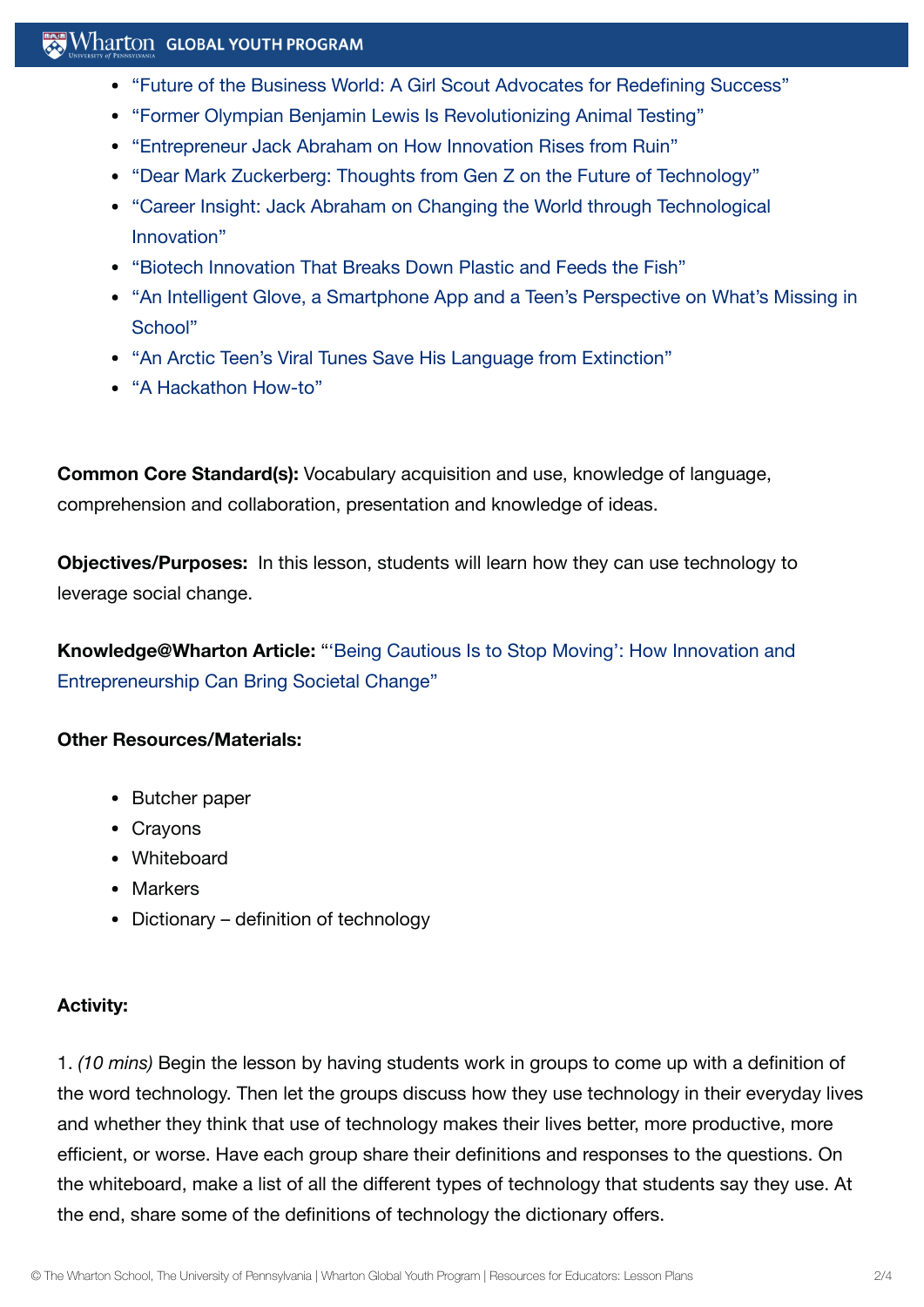### $\mathbb{R}$  Wharton Global Youth Program

2. *(15 mins)* Have students read the article: "Being Cautious Is to Stop Moving': How Innovation and Entrepreneurship Can Bring Societal Change." Then have students work in groups to discuss the following questions based on the article:

- What are some examples of how technology can make our lives more efficient?
	- In Denmark, IBM is developing a system that will enable ordinary citizens to access healthcare services over the internet.
	- Technology has reduced traffic jams in Stockholm, which has also reduced greenhouse gases.
	- In NYC a mathematical algorithm is used by authorities to predict criminal activity.
- How can technology increase productivity in business?
	- Help to measure the success of initiatives.
	- Redefine the way people share information.
	- Personal use of technology turns into workplace use of technology.
- What are some of the challenges to the use of technology to bring social change?
	- Economic, governmental barriers (Africa).
	- Technology moves rapidly.
	- Glitches in technology.
- In what ways does talent play a role in the arrival of new technology?
	- Need to have people who can innovate.
	- People have to have the talent and courage to know how to make technology useful.
	- People have to understand the problem they are trying to solve, and provide products that are really useful.

3. *(20 mins)* The article mentions that it is demographics that have completely changed the economics of the way we live. This is creating immense opportunities as well as challenges. The article articulates two of these challenges. Divide the class into two groups and give one problem to each of them to devise a way to use technology to solve the problem. The two problems outlined in the article include:

- Every day, 85 million water bottles are thrown away. The pile of bottles in the middle of the Pacific Ocean is twice the size of Texas. How could you utilize technology to solve this problem?
- The global economy will face challenges over the coming decades because of population growth. While 50% of people today live in big cities and 50% in rural areas, over the next 30 to 40 years, 75% will live in cities, and 25% in rural areas, along with a